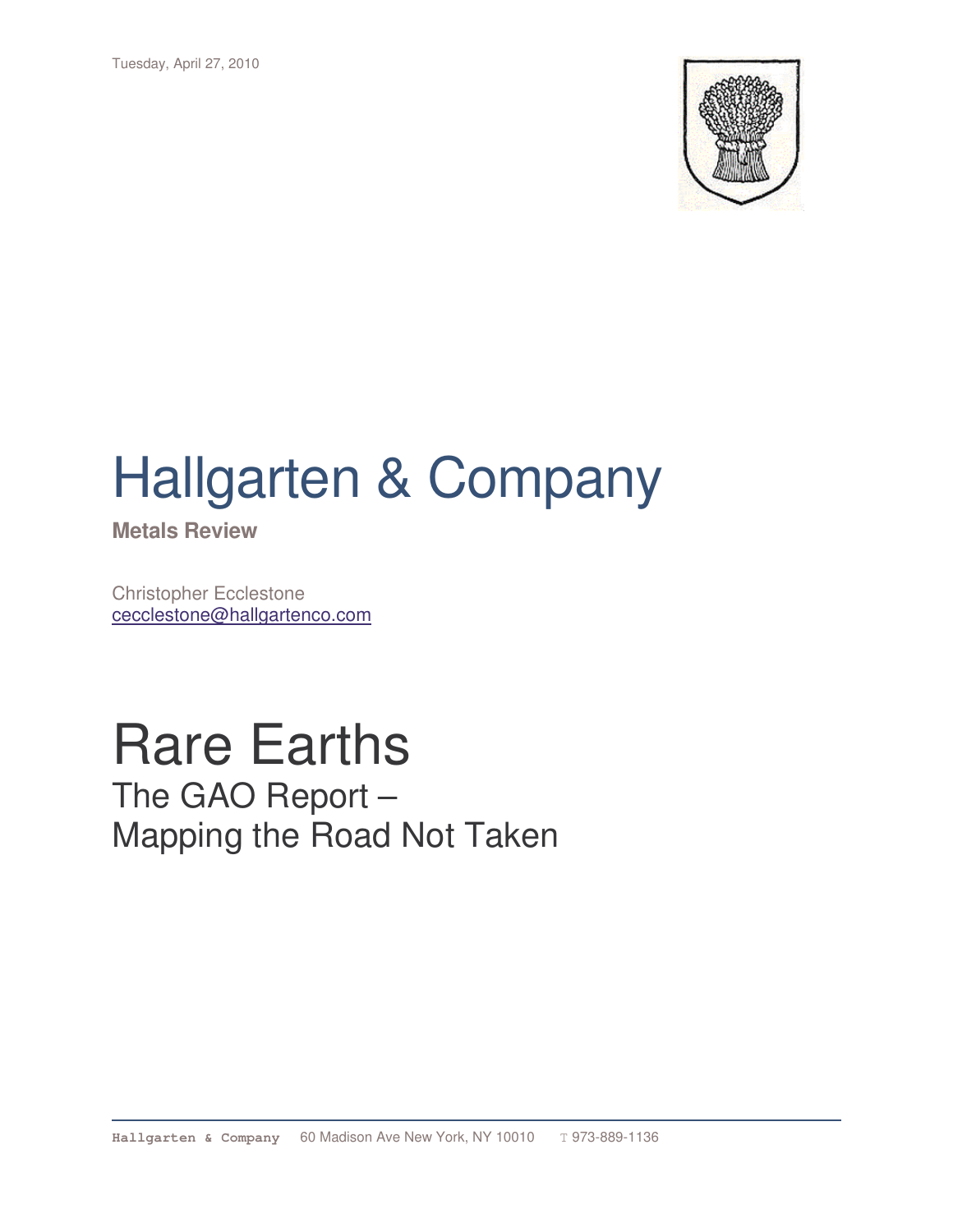## **Rare Earths**

Mapping the Road Not Taken

- + The Rare Earth industry languished in obscurity for decades as the Chinese gradually assumed dominance of supply in the space.
- + Alarm bells are ringing in official circles on the Chinese dominance of this strategic sector resulting in the GAO issuing a report in April that highlights the need for more domestic (or at least Western World) production of REEs.
- + The upcoming Molycorp IPO will shift REE out of the "for cognoscenti only" category into what might pass for "mass market awareness" in the institutional world.
- + The spin-offs from the IPO will be felt by a feeding frenzy in the second tier of REE wannabes with easier financing possibilities for those with serious intentions of becoming producers.
- $\star$  The GAO report made clear that the defense contracting sector has been woefully neglectful of its raw material supply chain with potentially serious strategy implications for the US.
- $\blacktriangleright$  The Chinese are still the largest suppliers by far and may push faster to achieve the technology transfer they desire by cutting off all exports in the very short term if they perceive that eventual Western reactivation may foil this strategy.
- X There is a substantial financing need in the sector with mine and processing plant buildouts costing north of \$100MM and frequently much more. Current high valuations and market caps for the "sexiest" in the sector may make managements wary of raising serious cash while the mood is good in the sector.
- **X** Molycorp will not bring enough production to plug the supply gap in the US let alone the rest of the Western World.
- **★** Rare Earth players include a number who do not seem serious about mine-building and may be just paying lip-service to the concept. Very few have made moves that might hasten production any time in the foreseeable future.

#### The Phony War

After a brief lull in the gunfire in the battle over Rare Earths the heavy artillery is now being drawn into position and a big shell has just gone whizzing over the marketplace in the form of the GAO's long awaited report on US dependency on Rare Earths. The real barrage is yet to come with the Molycorp IPO set to ride the resurgent chatter in the sector and the politicians will begin to wade in and see how Rare Earth can be turned into pork with some Washington alchemy.

#### **The GAO Report**

Obviously with Congress as its audience and with a lot of Rare Earth "virgins" within its constituent target audience the GAO dumbed down the REE issue for the recipients. It was however a good primer for neophytes. The vast bulk of the report was no surprise as we all know the ball has been dropped in this space and not only by the US but by a whole swathe of Western economies. It is readable here: http://www.gao.gov/new.items/d10617r.pdf. The staff of the GAO sent the briefing to the committees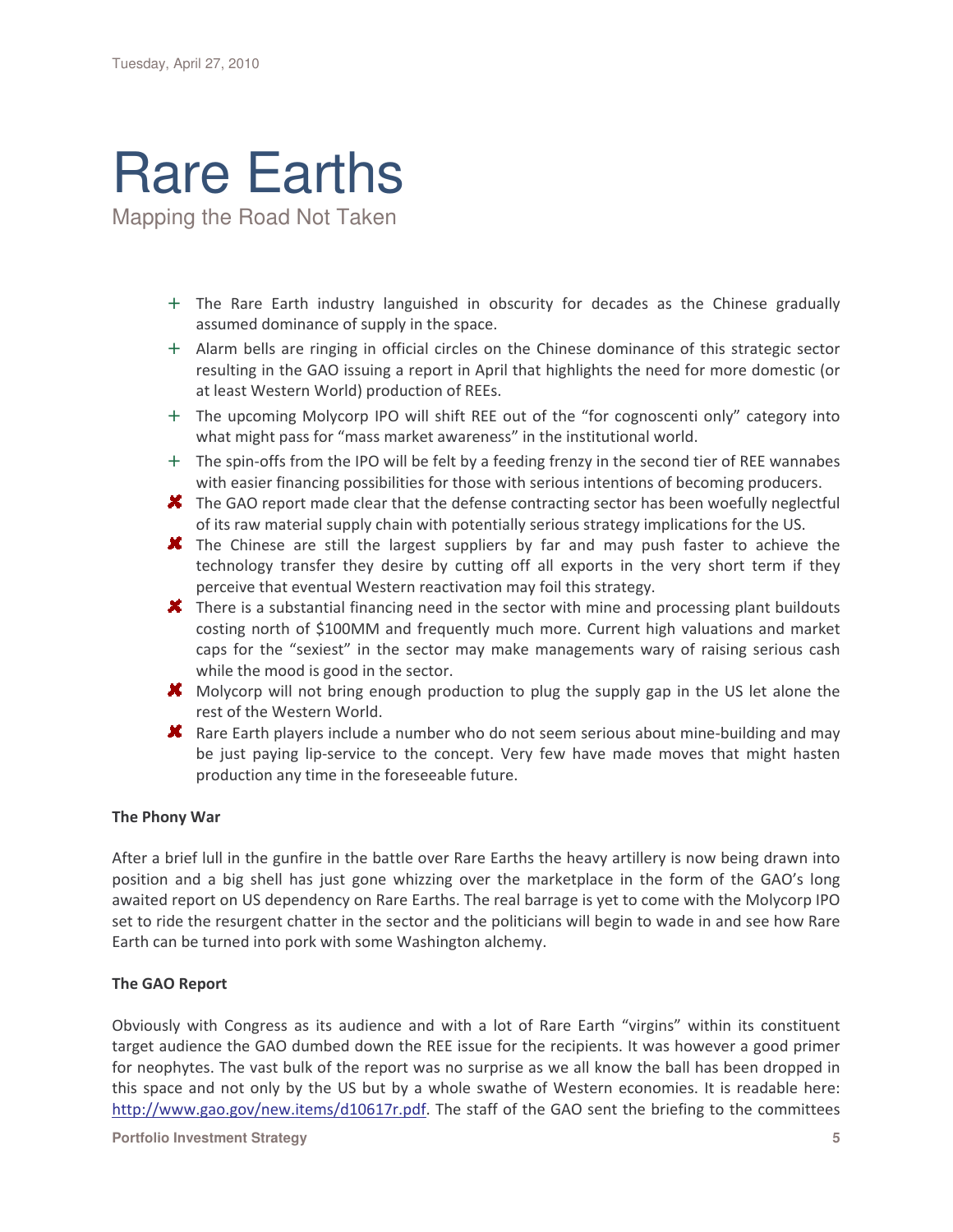on April 1, 2010, and subsequently briefed the Senate Armed Services Committee staff on April 5, 2010, and the House Armed Services Committee staff on April 6, 2010. It also sent copies of the report to the appropriate congressional committees as well as the Secretaries of Defense, Commerce, Energy, and the Interior. No one can now claim they haven't seen it.

The essential theme of the report is the rise to dominance of China. The eclipse of the US (and others) began from the mid-1980s when China effectively undercut the prices of most other producers and sent production spiraling down around the world to the current state of affairs. The important Steenkampskraal mine in South Africa was shut down decades ago and the Mountain Pass operation was mothballed in 2002. Ex-CIS mines mainly in Kyrgystan, Estonia and the Kola Peninsula in Russia shut after the breakdown of the old Soviet empire. The ongoing non-Chinese output was from sands in India and some desultory production from the Brazilian national nuclear authority. At times in the more distant past, Sweden and Finland had been small producers. Most reports put the Chinese market share in REE at 93% at the current time but we have seen some reports of 97%. Demand is on the rise (as evidenced in the projections below) with even China (if it was any longer willing) being unlikely to make up the supply gap.



Beyond the REE 101 elements of the report we thought it might be useful to list the takeaways that were not already circulating amongst those interested in the evolution of all matters related to REE.

- Some REE are used in Department of Defense (DOD) precision-guided munitions. Some of these applications rely on permanent rare earth magnets that have unique properties, such as the ability to withstand demagnetization at very high temperatures.
- Based on industry estimates, rebuilding a U.S. rare earth supply chain may take up to 15 years and is dependent on several factors, including securing capital investments in processing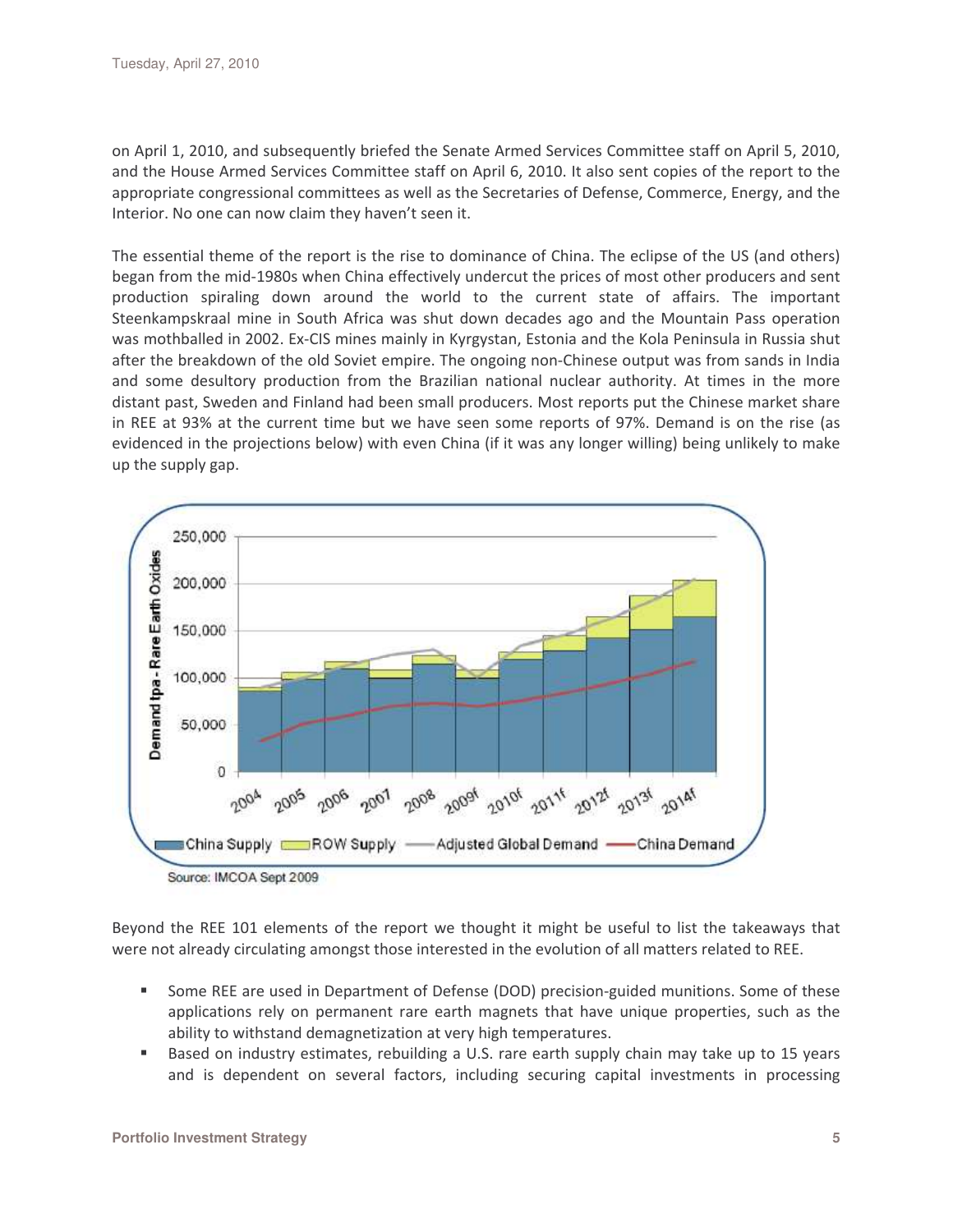infrastructure, developing new technologies, and acquiring patents, which are currently held by international companies.

- " Government and industry officials have identified a wide variety of defense systems and components that are dependent on rare earth materials for functionality and are provided by lower-tier subcontractors in the supply chain. Defense systems will likely continue to depend on rare earth materials, based on their life cycles and lack of effective substitutes. The GAO found examples of components in defense systems that use Chinese sources for rare earth materials and are provided by lower tier subcontractors.
- " Some DOD components, other federal agencies, and companies are taking initial steps to limit their reliance on rare earth materials or expand the existing supplier base. But it admits that the development of alternatives to rare earth materials could reduce the demand and dependence on rare earth materials in 10 to 15 years, but these materials might not meet current application requirements.
- The United States is not currently producing neodymium iron boron (NeFeB) permanent magnets and has only one samarium cobalt (SmCo) magnet producer.
- " The future availability of materials from some rare earth elements, including neodymium, dysprosium, and terbium, is largely controlled by Chinese suppliers.
- " Industry officials noted that processing companies will need to secure a large amount of capital to begin operations, but investors are concerned about the possibility of the Chinese undercutting U.S. prices and negatively affecting their return on investments.
- " Industry officials said it would take from 2 to 5 years to develop a pilot plant that could refine oxides to metal using new technologies, and companies with existing infrastructure said they would not restart metal production without a consistent source of oxides outside of China.
- " Some rare earth minerals are accompanied by radioactive products, such as thorium and radium, which make extraction difficult and costly. In addition, U.S. mines and processing facilities must comply with environmental regulations.
- " Departments and agencies identified a range of systems and components whose production could potentially be delayed due to a lack of availability of rare earth materials. DOD officials stated that this information was not based on a formal study on the use of rare earth materials in these systems.
- " The use of rare earth materials is widespread in defense systems. These include, among others, precision-guided munitions, lasers, communication systems, radar systems, avionics, night vision equipment, and satellites. Meanwhile officials emphasized the significance of the widespread use of commercial-off-the-shelf products in defense systems that include rare earth materials, such as computer hard drives.
- The M1A2 Abrams tank has a reference and navigation system that uses samarium cobalt (SmCo) permanent magnets. The samarium metal used in these magnets comes from China.
- " The DDG-51 Hybrid Electric Drive Ship Program uses permanent-magnet motors using neodymium magnets from China.
- " A 2009 National Defense Stockpile configuration report identified lanthanum, cerium, europium, and gadolinium as having already caused some kind of weapon system production delay and recommended further study to determine the severity of the delays.
- " Rather embarrassingly, while not related to rare earth materials, Industrial Policy worked with the Army to request a waiver that would allow the Hellfire Missile program to procure a chemical from China that was no longer produced in the United States.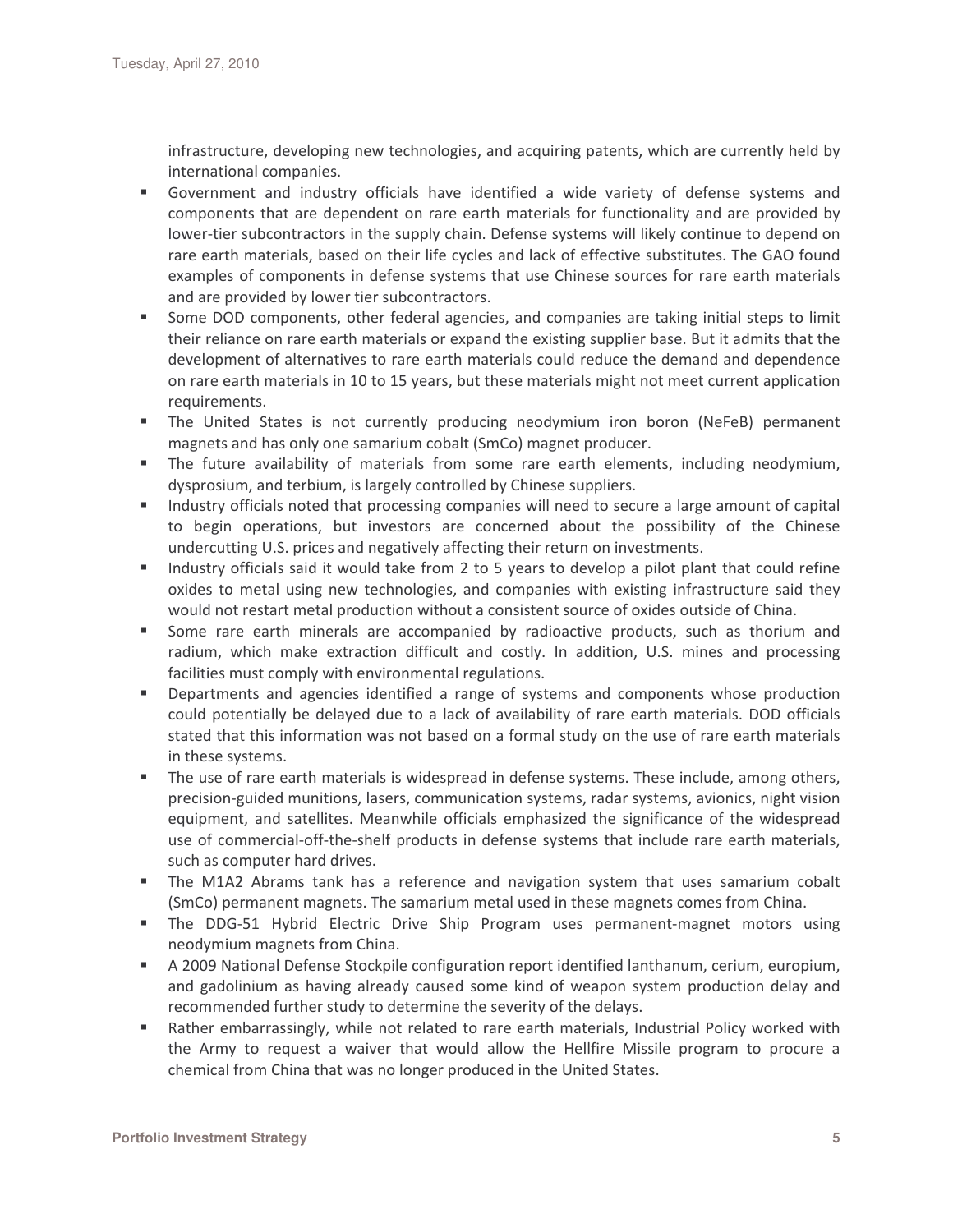- " In 2006, the Navy considered funding the Mountain Pass mine and processing facility under a Title III11 program to secure a domestic source of supply for rare earth materials but ultimately did not award a contract for that purpose as it lost interest in the project.
- The DOD has initiated a Title III program for domestic production of traveling-wave tubes for the Navy, however the program does not address domestic sources for the rare earth materials that are required for their production.
- A major defense contractor is informally surveying its suppliers to understand rare earth materials use in its defense system components and determine alternative solutions to their use.
- And finally, the understatement of the report "Rare earth industry and defense contractors have raised concerns about the Chinese monopoly for rare earth metals".

Truly this is a litany of opportunities missed and duty shirked. Some of these excuses would be dismissed as true obstacles in a wartime scenario as cutting through the hype would be a priority. However many in business would sustain that a wartime scenario already exists in the commercial world as far as relations with China are concerned.

In peacetime these molehills become mountains. For instance, we believe the comment that a pilot plant would take two to five years to set up is utter rubbish. One could be built in six months if wanted. They are hiding behind the desire to create a state of the art facility. The state of the art is Chinese these days and a lot of their REE processing is rustic indeed. If you can't beat them, join them. Avalon's budget for Thor Lake is hundreds of millions of dollars while Great Western's for Steenkampskraal (using Chinese know-how) is \$30MM. Who is right?

The defense contractor that finally stirred to "understand" REE usage by its suppliers is somewhat laughable. In the good old days of the command economy in the Soviet Union, such management would be sent off to the salt mines to consider their omissions at leisure.

As for REE commonly appearing with thorium, a lightly radioactive substance, then the US needs to deal with the issue of NIMBYism that has paralyzed so many mining operations in the US and come up with safe mining conditions that take this into account.

The response of some contractors (and seemingly the Department of Energy) to "move away" from using REE as an input is avoiding the issue and shows they are prepared to sacrifice the usefulness of REE as a cutting edge technology component to avoid grappling with the supply issue (i.e. investing in the supply chain). The Ostrich approach.

One has to love the line about contractors being concerned about Chinese undercutting prices for it was this thinking that created the crisis in the first place.

The waiver for the Hellfire missile could, unfortunately, be anyone of a number of specialty metals that the US has abdicated a mining presence in and where the Chinese have seized the marketplace. A key thing to note is that temporary dominance may be merely transient as China has NO metal in which it is the exclusive holder just a dominance (antimony, REE, tungsten etc) at this point in time. Ground can be recaptured but only with a will.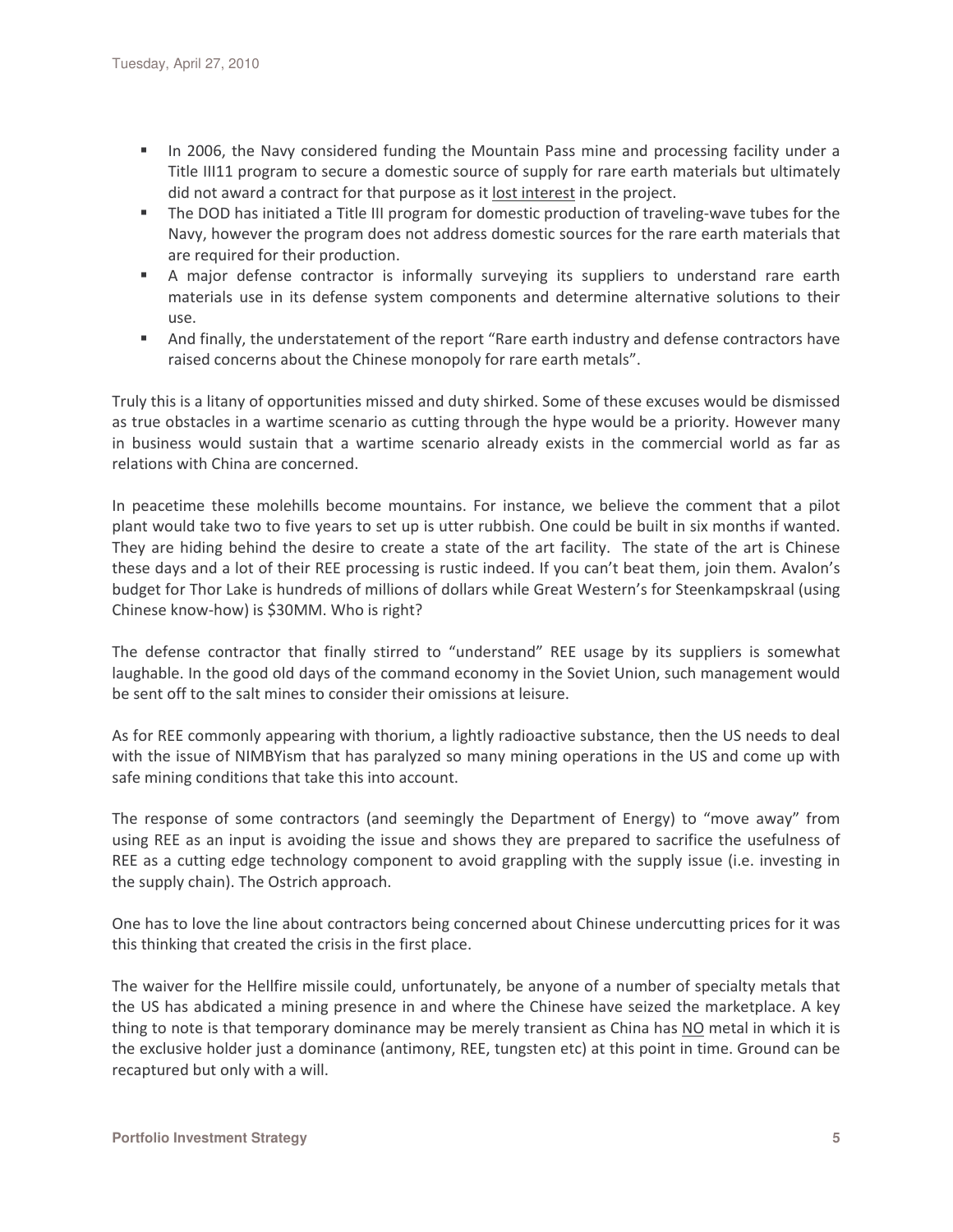#### **Wall Street's role**

The topic of vertical disintegration (in both senses of the word) is one that we shall expand upon more in a future note covering a wide range of metals, particularly specialty metals. Essentially many corporates in the Western World used to ensure their access to scarce inputs by owning the means of production i.e. securing their upstream supplies. Investment fashion in recent decades required that managements parsed their various activities down to the "nth" degree and identified how much of revenues and profits derived from all aspects of a manufacturing business. Where a mining operation was part of the supply chain it was very easy from the 1970s to make a case that the mine was unprofitable and a drag (in virtually every category of metals) and thus something better spun off, sold or closed down. RIP much of the US specials metals mining capability. Wall Street loathed conglomerates and the idea that a defense manufacturer or even an auto or electronics firm should have a division that did not "make a profit" but helped the rest of the firm do so didn't fit with the management theories that required that every stone be squeezed dry of blood to contribute to the bottom-line and the Gods of EBITDA and P/E.

Companies thus would be punished for "extraneous" activities. Mining of these metals, particularly once China started exporting these products at rock bottom prices after the mid-1970s, looked to be an indulgence if a Western manufacturer persisted in the practice. Interestingly the Japanese never suffered from such "market disciples" forcing it to divest mining because its companies were notoriously impervious to short-termism and market fetishism. However, because of lingering memories of the Greater East Asian Co-prosperity Sphere, particularly in Australia, it was the Japanese trading houses (C.Itoh, Marubeni, Mitsui, Mitsubishi, Sumitomo etc) who took strategic stakes in mines (and larger shares of the offtake) to ensure that the mothership in the Zaibatsu had sufficient raw materials to distribute to the hungry maw's of group companies in Japan's Great Leap Forward from 1949 until 1985.

Meanwhile the corporate West furiously disintegrated (again in both senses) while governments were urged by budgetary zealots to offload strategic stockpiles. After all, selling down the strategic stockpiles, particularly in the US, meant that industry got the government to depress prices of metals and sell industry "cheap" raw inputs, often at a loss when one considered the accounting for the original purchase price of the product in the 1950s and 1960s, the financing cost, the storage cost and the opportunity cost for all those decades.

#### $S.O.S.$

It is curious that in the Age of Tea Parties that the rallying cry should be to spend government to stash away strategic materials so that Boeing, Honeywell, GE, Northrop Grumman et al should have an onhand supply of REE or whatever else they deem "strategic". All of this should happen at taxpayer expense.

Of course "Just in Time" is not heard all that much these days because it is now so embedded in corporate lifestyles that it goes without saying. The natural response for a peasant who decides to stop growing his own onions is to buy someone else's and stash them away. Likewise the correct response to GE no longer owning stakes in Tungsten mines (to provide light bulb filaments) would be to fill warehouses with enough Tungsten to ensure it could ride out price spikes and supply disruptions. Wall Street would chastise such a strategy as "excessive inventory build".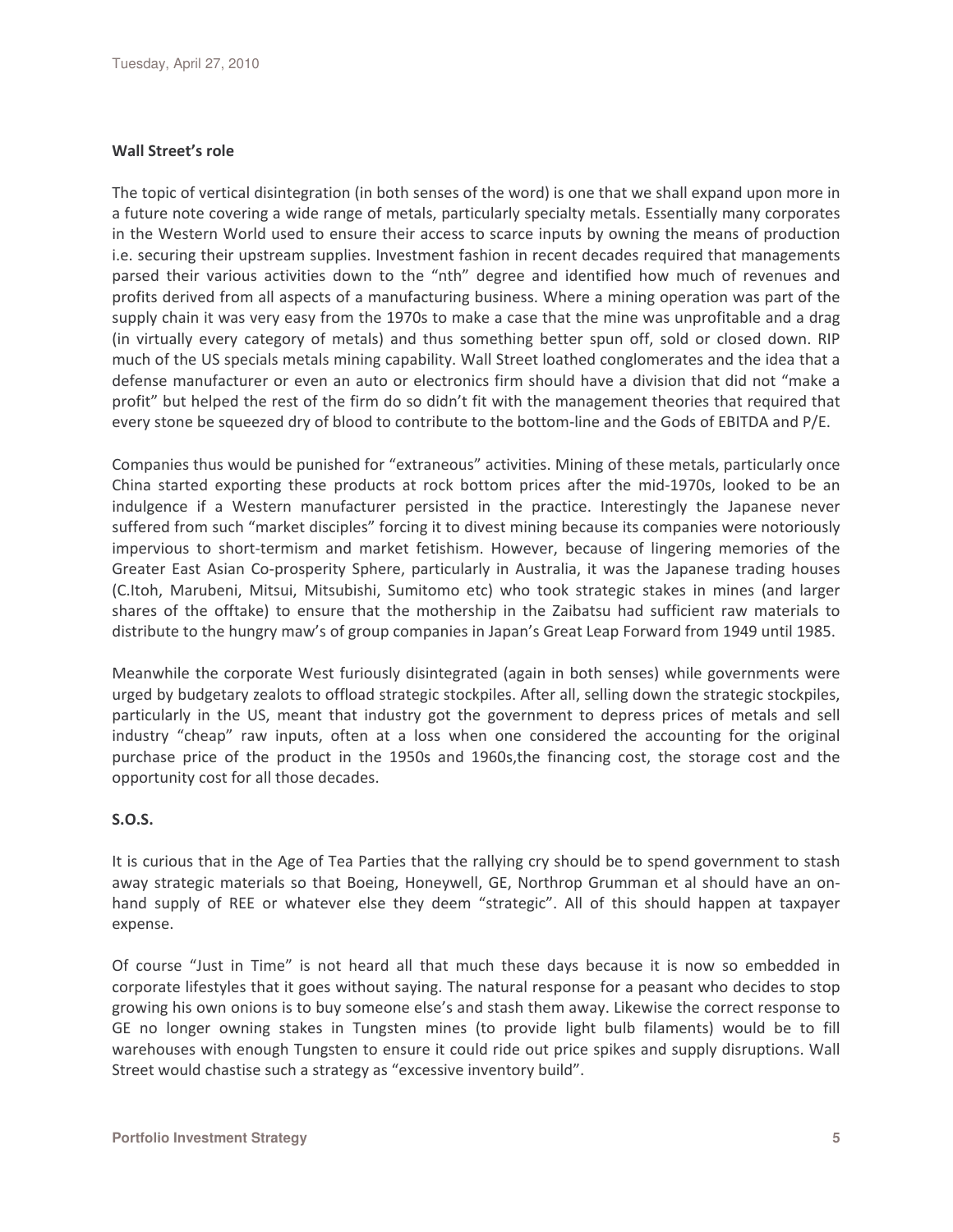The advocates for the strategic stockpile option would claim its aim is to ensure that the government has a supply of REE (or whatever) for when it needs it. But governments never need REE themselves because they procure all their military supplies from suppliers. It is the suppliers who must buy and stash the stuff or, perish the thought, invest in mines upstream (or finance them) that would ensure that there are orderly markets and adequate supplies of their raw materials. The US and other countries do not need taxpayer supported strategic stockpiles, they need commercial accumulation of adequate supplies.

Presumably when the Navy signs an agreement with a supplier for a new missile system, the supplier has to commit to have spare parts almost immediately available in any circumstance. That is relatively easy for the supplier to commit to. He has control of his manufacturing process (or at least thinks he does). But can the supplier also commit to ensure that the raw material inputs for the spare parts are available to keep the supply chain intact and make good on the supply commitment. The GAO report made clear that SNAFUs are already appearing in the works and no adequate response is available to explain why if China were to ban all non-elaborated heavy REE exports tomorrow then there would be NO and we mean absolutely no alternative supply. It reminds one of those old World War Two movies where undercover agents from all sides were trying to get their hands of the unique "heavy water" from Norway. Having only one source is fatal...

The point we would emphasize here is that it is the commercial sector's interest to ensure it is adequately supplied. If a small copper wire maker were to run out of copper because he had not ordered enough, or stored enough or not ordered sufficiently in advance to ensure continuous supply for his needs then he would be called a bad businessman. If a major multi-billion dollar defense supplier that charges over the odds for everything that it supplies to the government fecklessly runs out of Samarium for magnets in a guidance system then it is because a.) the government got rid of its stockpile or b.) the evil Chinese dominate the market. Who is trying to kid whom here? Even the steep cost of building Avalon's Thor Lake mine is chump change for Northrop Grumman. GE could buy Great Western Minerals for the price of one of its corporate jets.

Defense contractors heal thyselves.

#### Goldilocks - fingers in the porridge yet again?

For a firm with the mythical prescience of Goldman Sachs we found it very hard to believe that it had sold out of Molycorp (and surrendered its board seats) just a few weeks (announced March 26) before Molycorp was throwing itself back into the equity markets with what should be a stellar debut. This is not the sort of money-making opportunity that Goldman is known to miss. One might well wonder how GS gets to have its cake and eat it too. Obviously bringing the deal to market and being one of the controlling parties at the entity is a conflict of interest that might be worked through but with conflicts of interest being the buzzwords of the moment that might not be politic. Then again there are ways of exiting a PE situation and still have a kicker from the buyer to the vendor based upon "post-IPO performance". And yet Goldman is not shown as the organizers on the SEC filing (this role falls to JP Morgan and Morgan Stanley). Curiouser and curiouser...

According to Bloomberg, Mark Smith, Molycorp's chief executive officer said: "From a Goldman standpoint, it was a small investment and one of the issues that they had and I think the primary reason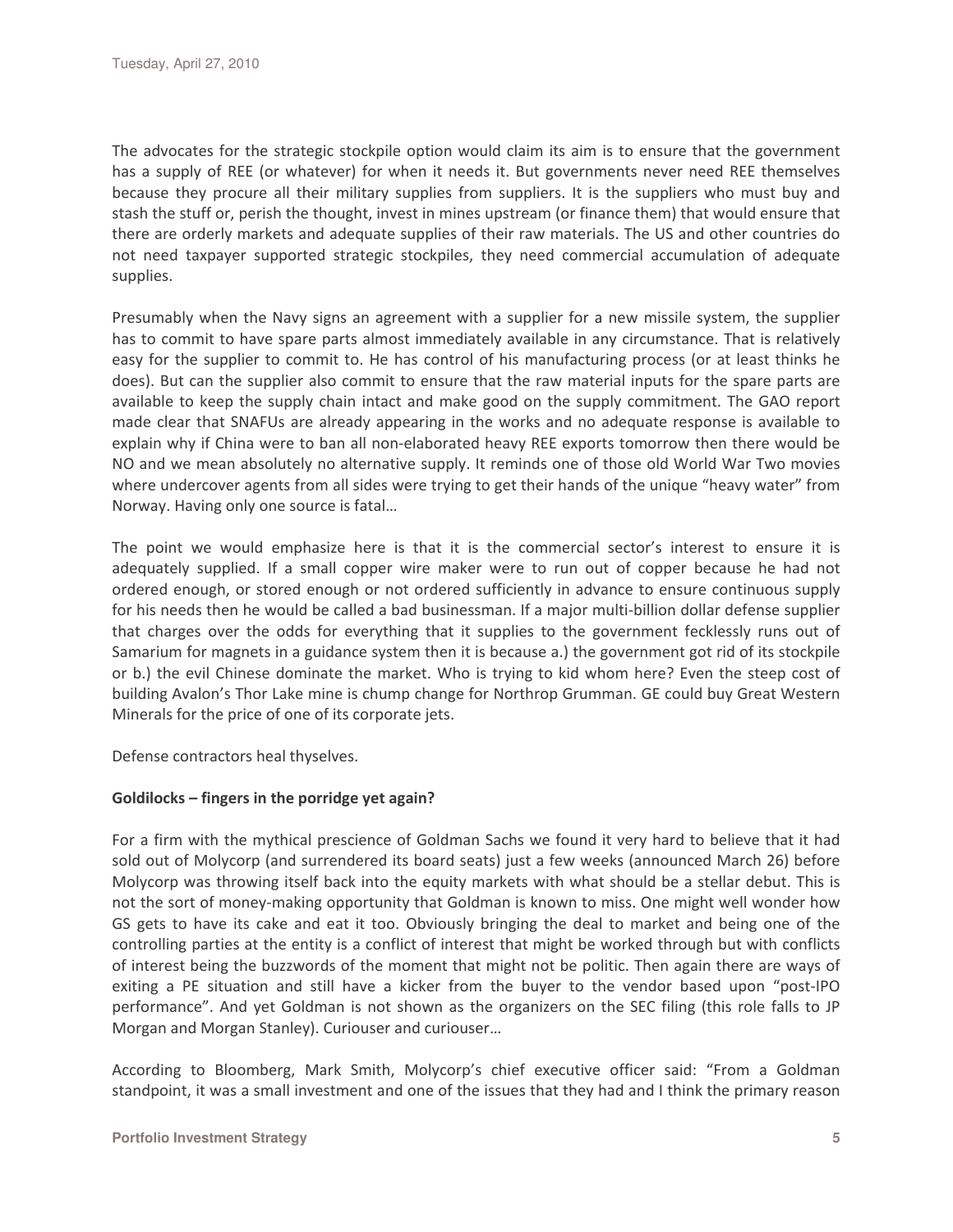for their sale was that they were not in a majority position." Oh yeah? With a possible billion dollar market cap in the offing since when has Goldman not been content to be a minority in a PE investment? Interestingly Smith declined to say how much of the company Goldman had owned or provide a sale price. Inscrutably, Ed Canaday, a spokesman for Goldman Sachs, confirmed the sale of the stake and declined to comment further. Smith said that Goldman Sachs sold its shares in Molycorp to the existing shareholders, which include Resource Capital Funds (controlled by the Rothschild interests), Pegasus Capital Advisors LP and Traxys North America. The sizes of the other partners' stakes were likewise not disclosed

The strangely misnamed Molycorp owns the Mountain Pass mine in California that once provided over 40% of the world's REE production and consequently was the world's largest producer of rare earths until it was overtaken by Chinese producers with their rock bottom pricing during the 1980s.



Source: USGS

The era of US dominance of REE is described as the Mountain Pass era that pretty much sums up the total dominance that this mine had over US production. While the chart shows this mine starting up in the mid-1960s, it actually came into production in 1952. It is clear that it also made up to 40% of global production during that period. It was owned for much of that time by Union Oil Co (later Unocal) and this eventually was taken over by Chevron. The private equity partners apparently bought in for around \$80MM in 2007.

The mine was always Europium-rich. This is the element that provides the red-phosphor colour in television screens and monitors. It has a specialized Europium plant, the only such facility we have heard of. Molycorp maintains a joint venture with Sumitomo Metals, called Sumikin Molycorp, which markets rare earth products in Asia and produces permanent magnet materials in Japan. Molycorp is based in Greenwood Village, Colorado.

**Portfolio Investment Strategy**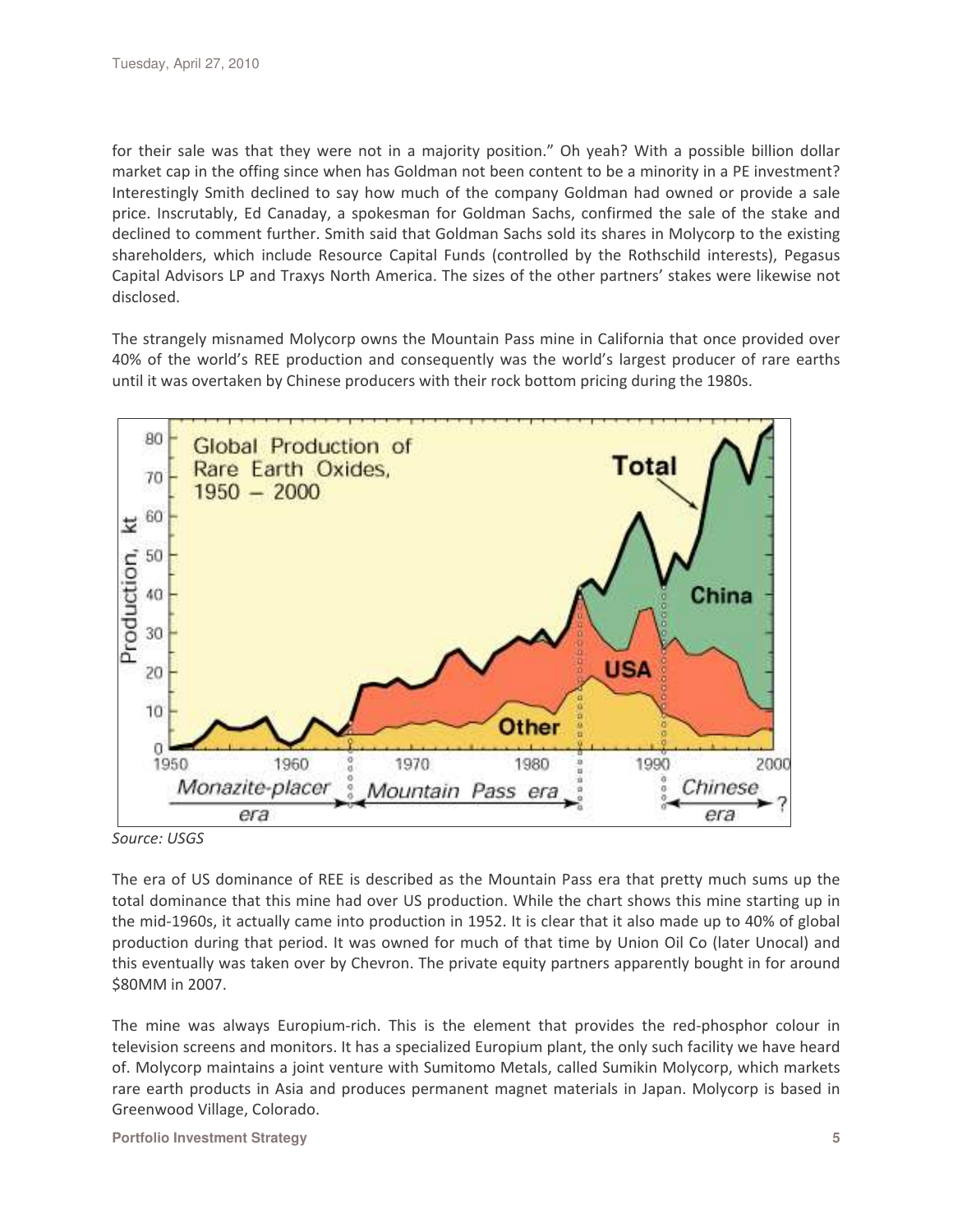The mine ceased removing ore from its open pit in 2002, and Molycorp has continued some production from existing stockpiles of ore. It is said that the company plans to raise \$450 million to \$500 million to restart mining, arguing that growing demand and Chinese export restrictions will create shortages.

The story is slightly more complicated than the Chinese just undercutting US prices. The Mountain Pass mine is relatively thorium-rich which presents a slight problem. However the company was long underinvested and had a pipeline leakage in the desert that was the final straw. The mine needed some serious investment to get into top form and Unocal were not prepared or able to make the capex spend required. Instead they sold off all the mine equipment. Monetizing underutilized assets - music to Wall Street's heart.

While Molycorp has doodled along processing stockpiles it has not been as static as might be imagined. Originally Great Western Minerals (GWG.v) came to our attention in March 2009 when it was subject to a non-binding letter of intent wherein Molycorp would acquire a controlling interest in GWG pursuant to a share issuance, merger, amalgamation, or other form of business combination. At the time Great Western had binged on its acquisition of Less Common Metals Limited, located in Birkenhead UK, on which it had a substantial debt commitment. The company also owned Great Western Technologies Inc., located in Troy, Michigan, which produces a variety of specialty alloys for use in the battery, magnet and aerospace industries. These "designer" alloys include those containing copper, nickel, cobalt and the rare earth elements. Beyond these Great Western has offtake agreements and purchase options on the mothballed Steenkampskraal REE mine in South Africa and various Canadian REE exploration properties.

At the time, Mark Smith of Molycorp said, "We are excited by the benefits and opportunities that this transaction will provide by combining the operations of our two companies. This transaction represents the next step in Molycorp's strategy of going from mine to magnets and will immediately provide Molycorp with access to the technology, people and facilities to take the rare earth materials produced at Molycorp's Mountain Pass, California operation and further refine them into the rare earth alloys that are necessary for production of high power magnets and other rare earth materials..".

Rather abruptly on June 15<sup>th</sup> of 2009, Molycorp announced it had been unable to reach agreement and had let its interest in GWG lapse.

Despite denying an interest in an IPO it issued us and other analysts a visit to the mine early in 2010 and held a presentation at Bloomberg's head office in NY for all interested parties. Now we have the IPO revealed. If the company comes to the market with a valuation of \$1 billion then the partners have turned \$80MM into \$650MM. Is this the type of gain that Goldman leaves on the table "because it is so small"?

The initial filing for the Molycorp IPO is now out on EDGAR and makes some interesting reading. With our tendency to laser beam in on a few details the chart that told more than a thousand words was this one: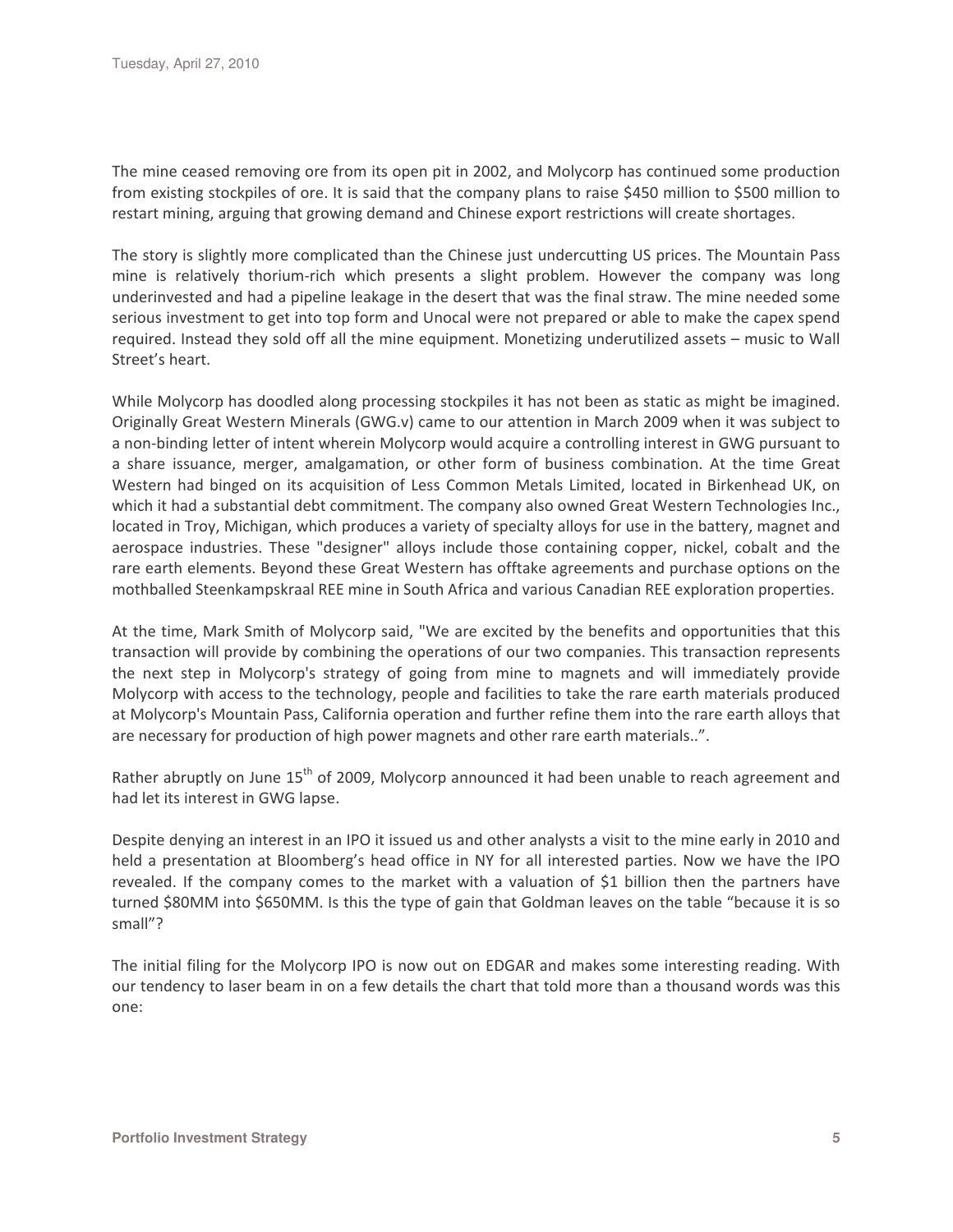

Source: Roskill

This assumes that Mountain Pass will supply a substantial part of increased production after 2011. This signals that they believe they can ramp up rather rapidly and that there are no environmental or logistical stones in the road. If they did think there were any then this chart should not have been employed in the filing.

However present reality is far from this soaring projection. As we noted the IPO is being mooted to value the company at \$1 billion or above. For the year ended December 31, 2009, however, Molycorp only generated approximately \$7.1 million of revenue from sales of products manufactured from stockpiled feedstocks. This makes the launch-pad for Molycorp more similar to a tech IPO in 2000 than the typical IPO of recent years that has required substantial track record on earnings to get traction.

Molycorp in conjunction with SRK Consulting are estimating that Molycorp's total proven and probable reserves are:

- ❖ 2.21 billion pounds of REO
- ❖ an average ore grade of 8.24% (using a cut-off grade of 5.0%)
- ❖ an expected annual production rate of 19,090 mt of REO
- ❖ an expected mine life is in excess of 30 years
- ❖ capability to increase production to 40,000 mt of REO per year

According to the consultants Roskill, global REO production in 2008 was approximately 124,000 mt, of which only approximately 4,300 mt originated from outside of China, with Molycorp producing approximately 1,700 mt from its stockpiles and Russian producers producing approximately 2,500 mt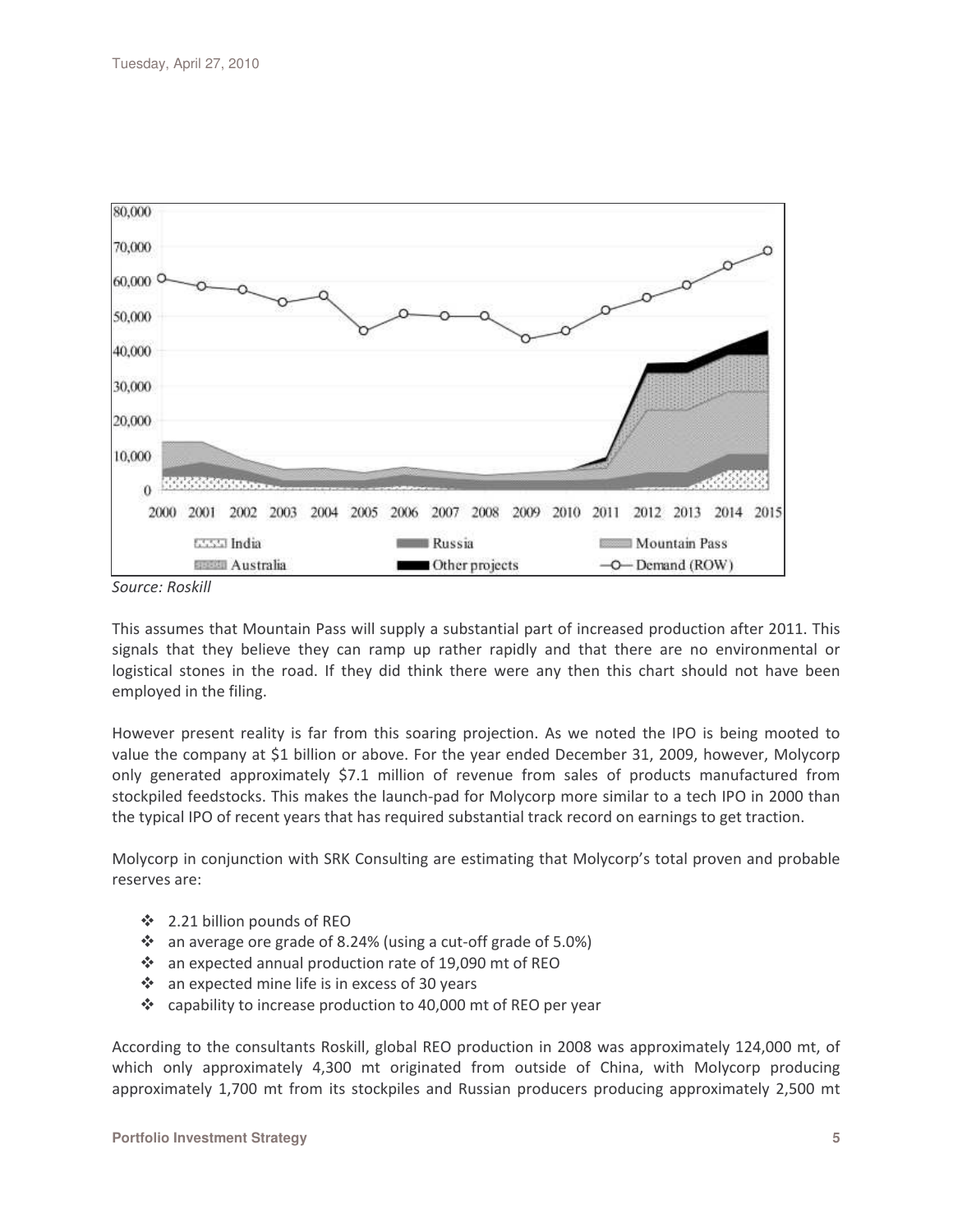and the rest being India and Brazil. This contrasts with total demand outside of China in 2008 of approximately 50,000 mt, according to Roskill.

Amongst the other gems in the filing is the strategy revelation that Molycorp, beyond selling a portion of the REOs it produces to customers for use in their particular applications, it intends to process the remainder of the REOs into rare earth metals. A portion of these metals will be sold to end-users and it expects to process the rest into rare earth alloys. These rare earth alloys can be used in a variety of applications, including but not limited to: electrodes for NiMH battery production; samarium cobalt magnet production; and NdFeB magnet production.

Initially, Molycorp's plans envisioned adding facilities and equipment for metal conversion and alloy production at the Mountain Pass facility but now it has "...... entered into a letter of intent to acquire a third-party producer of rare earth metals and alloys in the United States". This leaves us wondering if the GWG plans have been dusted off. The company then claims that if it completes the acquisition then it plans to transport cerium, lanthanum, neodymium/praseodymium (didymium) and samarium oxide products from our Mountain Pass facility to the acquired company's off-site location that already possesses the technological capability to produce rare earth metals and alloys.

It also confesses to be currently evaluating joint venture opportunities to integrate downstream into NdFeB magnet manufacturing in the United States.

The "metals" (really elements) mix at Mountain Pass is as follows:

|                               | Estimated % of |   |  |  |  |  |  |  |  |  |
|-------------------------------|----------------|---|--|--|--|--|--|--|--|--|
| Element                       | Bastnasite Ore |   |  |  |  |  |  |  |  |  |
|                               |                |   |  |  |  |  |  |  |  |  |
| Cerium                        | 48.8           | ℅ |  |  |  |  |  |  |  |  |
| Lanthanum                     | 34.0           | % |  |  |  |  |  |  |  |  |
| Neodymium                     | 11.7           | % |  |  |  |  |  |  |  |  |
| Praseodymium                  | 4.2            | % |  |  |  |  |  |  |  |  |
| Samarium                      | 0.79           | % |  |  |  |  |  |  |  |  |
| Gadolinium                    | 0.21           | % |  |  |  |  |  |  |  |  |
| Europium                      | 0.13           | % |  |  |  |  |  |  |  |  |
| Dysprosium                    | 0.05           | % |  |  |  |  |  |  |  |  |
| Other REE (including Terbium) | 0.12           | ℅ |  |  |  |  |  |  |  |  |
|                               |                |   |  |  |  |  |  |  |  |  |

Mountain Pass is a LREE whipping boy for the HREE wannabes who constantly refer to its poor HREE grades. However, when it comes down to it, it is the Europium and Dysprosium that really matter from the HREE group and Mountain Pass will be turning out 19 tonnes per annum of Europium, a most respectable amount (at Roskill's estimate of \$600 per kg) by 2013 when most of the HREE wannabes will still be doing nothing more than flashing their powerpoint presentations at unwitting investors.

Interestingly the company claims to have Letters of Intent for around 24,700 tonnes worth of production and a projection of 17,898 tonnes of output in a range of REEs in 2013. This implies it is potentially "sold-out" so those who would want the US government piling up stocks for a rainy day would also, by implication, be advocating that the government out-compete private sector buyers of REE from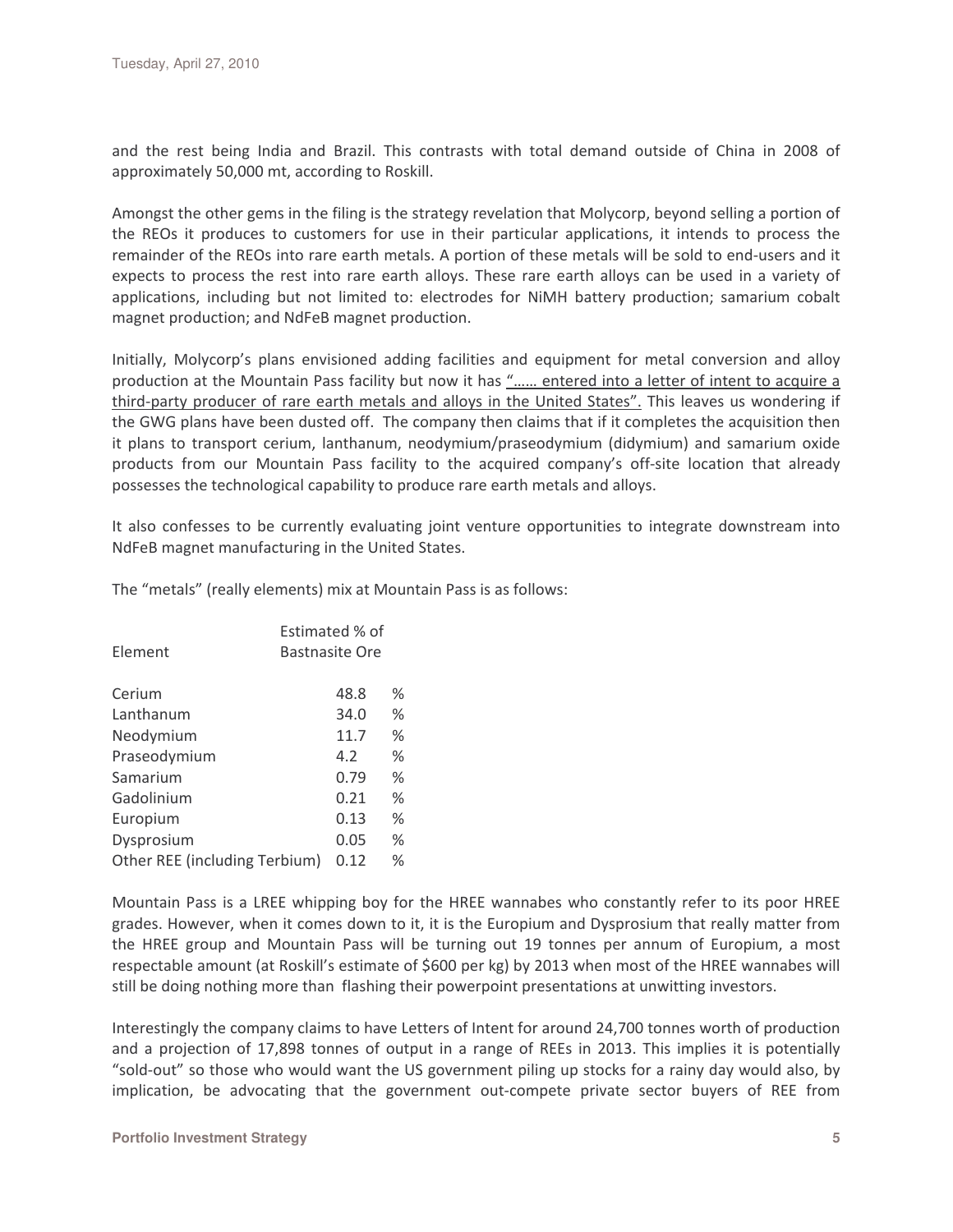Mountain Pass. We would add a caveat that of the 17,898 tonnes, some 15,300 tonnes are the "cheapie" LREEs, Lanthanum and Cerium. This is inevitable in any REE mine in contrast to the fancies of HREE wannabe miners who would have us believe that they can have their dysprosium and not have to extract the relative dross.

#### The One that Got Away

It doesn't take a particularly long memory to remember the move on Unocal by CNOOC back in 2005. The bid ultimately withered in the face of a determined anti-Chinese campaign orchestrated in Congress. The surprising thing was that the Chinese went for the second line oil company and that they were so persistent in pursuing their target over so many months. At the time our remit included second tier US oil companies and we had found the pursuit of Unocal inexplicable and somewhat quixotic. But then again neither did we know anything of Rare Earths at that time nor did we or very many others know that embedded deep in a dusty corner of Unocal's holdings was its ownership of Molycorp and its Mountain Pass mine. It is very tempting indeed to think that the Chinese knew of this asset. Why wouldn't they? One can merely speculate on what the motivations might have been. Owning Mountain Pass and putting it into production might have focused attention if their bid ultimately had been successful. Selling the plant for scrap and leaving the mine for tumbleweeds and the history books might have been a more effective strategy and somewhat consistent with the scorched earth policies we have seen elsewhere.

More intriguingly it rings a certain alarm bell. If CNOOC was indeed after Mountain Pass and either exploiting it or neutralizing it for the "greater strategy", when CNOOC is not an obvious REE player, then it behoves authorities everywhere to look at the actions of even the most obscure Chinese gambit player in the light of what might be the grander plan directed from a ministry rather than a board room. After all, if the State company that exploits Bayan Obo had bid for Unocal then the intentions would have been patently obvious. Clearly the Australians did as much last year when they blocked the Chinese (China Nonferrous Metal Mining) majority stake in Lynas and limited the stake in Arafura to 25%.

#### **Magnet makers triumphant?**

Well may we ask the question on where the real impetus for the GAO report has come from. We were solemnly informed that the down and out magnetmakers of Indiana had sparked the Congressional feeding frenzy on REE and US dependency on China. Hmmm..

This hardy group reminds us more of the frog in the boiling water rather than the lobby group par excellence that are made out to be. Battered and bruised by nearly 30 years of the Chinese eating their lunch we are surprised to hear that they have such remnant oomph to send legislators into a tizzy in their defense. Then within days of the GAO report out comes Goldman's IPO of Molycorp. Say no more...

#### **Conclusion**

There is a supply crisis looming in the Rare Earth space and Mountain Pass is only going to make the rationing less severe rather than ameliorate it. The US defense industry (and other users) have only themselves to blame for going for "cheap" over reliable since 1982. When it comes down to it the US REE capability was sacrificed on the altar of cheap chisellers in one of the most well-padded sectors in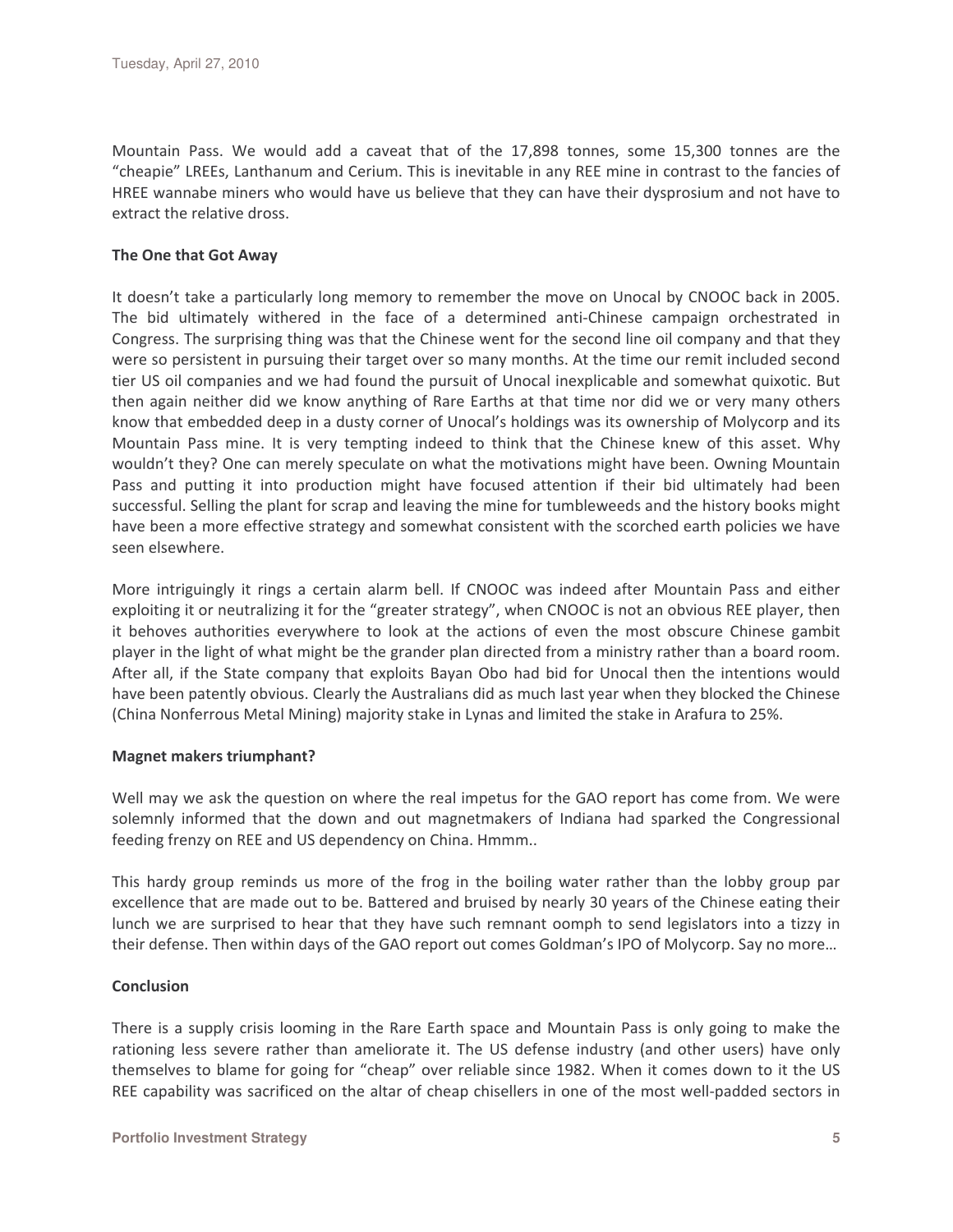the US economy, if they can be even said to dwell in the real economy. They dropped the ball and now seemingly want the government to make it right. More will be needed than their gum-flapping... and that of the politicians. In the land of the procurement of \$180 toilet seats paying "too much for USproduced REE inputs should not have been an issue. Now the price to be paid should be significantly higher. They are even suggesting the government should compete with the private sector to buy the limited non-Chinese portion of the supply of REEs.

Clearly it is time to hold the suppliers of defense infrastructure responsible for their own shortsightedness. If Toyota wants lithium it takes a stake in Orocobre or commits at least to take the offtake. Glencore does likewise in the products it wants. Why can't the US defense contractors make rain, metaphorically speaking, by providing some moisture to the REE ecosystem?

The government at this point does not need to spend one cent of REE production or stockpiling for all it needs to do is write into contracts that there will be big (read massive) penalties on suppliers for not being able to supply equipment due to what are frankly highly foreseeable supply issues in the REE space (and beyond that in a swathe of other specialty metals used in defense infrastructure). If suddenly a fistful of the top defense contractors are getting positioned in the REE upstream then GE and GM et al, should start being afraid that they will not be able to secure what they may want. Likewise for the more obscure names out there who tout their green economy products in wind turbines and solar panels but have not done anything to secure their supply of key ingredients. They should look at the Indiana magnet crowd to see what fate awaits them if they don't "secure their upstream".

In summation the GAO report is a catalogue of China-dependency and unpreparedness while the Molycorp IPO is possibly the first step on the road back from this parlous situation.

| <b>Rare Earth Elements</b> |               |                     |    |    |    |    |    |                                                         |    |  |    |    | 39 |    |  |    |       |
|----------------------------|---------------|---------------------|----|----|----|----|----|---------------------------------------------------------|----|--|----|----|----|----|--|----|-------|
|                            |               |                     |    |    |    |    |    | Ce  Pr Nd Pm Sm Eu Gd  Tb  Dy  Ho  Er  Tm  Yb           |    |  |    |    |    |    |  |    | Lu    |
| 57                         | 58            |                     | 59 | 60 | 61 | 62 | 63 | 64                                                      | 65 |  | 66 | 67 | 68 | 69 |  | 70 | 71    |
|                            |               |                     |    |    |    |    |    | Lanthanides                                             |    |  |    |    |    |    |  |    |       |
| Н                          |               |                     |    |    |    |    |    |                                                         |    |  |    |    |    | He |  |    |       |
|                            | Be            |                     |    |    |    |    |    |                                                         |    |  |    |    | Ne |    |  |    |       |
| NaMg                       |               | S<br>Si<br>P<br>AII |    |    |    |    |    |                                                         |    |  |    |    | СI | Ar |  |    |       |
| К                          | Сa            |                     |    |    |    |    |    | Cr Mn Fe Co Ni Cu Zn Ga Ge As Se                        |    |  |    |    |    |    |  |    | Br Kr |
| Rb                         | $S_{\rm F}$   |                     |    |    |    |    |    | Zr NbMo Tc Ru Rh Pd Ag Cd In Sn Sb Te                   |    |  |    |    |    |    |  |    | Xe    |
| CsBal                      |               |                     | Lu |    |    |    |    | Hf Ta W Re Os Ir   Pt Au Hg TI   Pb   Bi   Po   At   Rn |    |  |    |    |    |    |  |    |       |
|                            | Ra  <i>An</i> |                     |    |    |    |    |    |                                                         |    |  |    |    |    |    |  |    |       |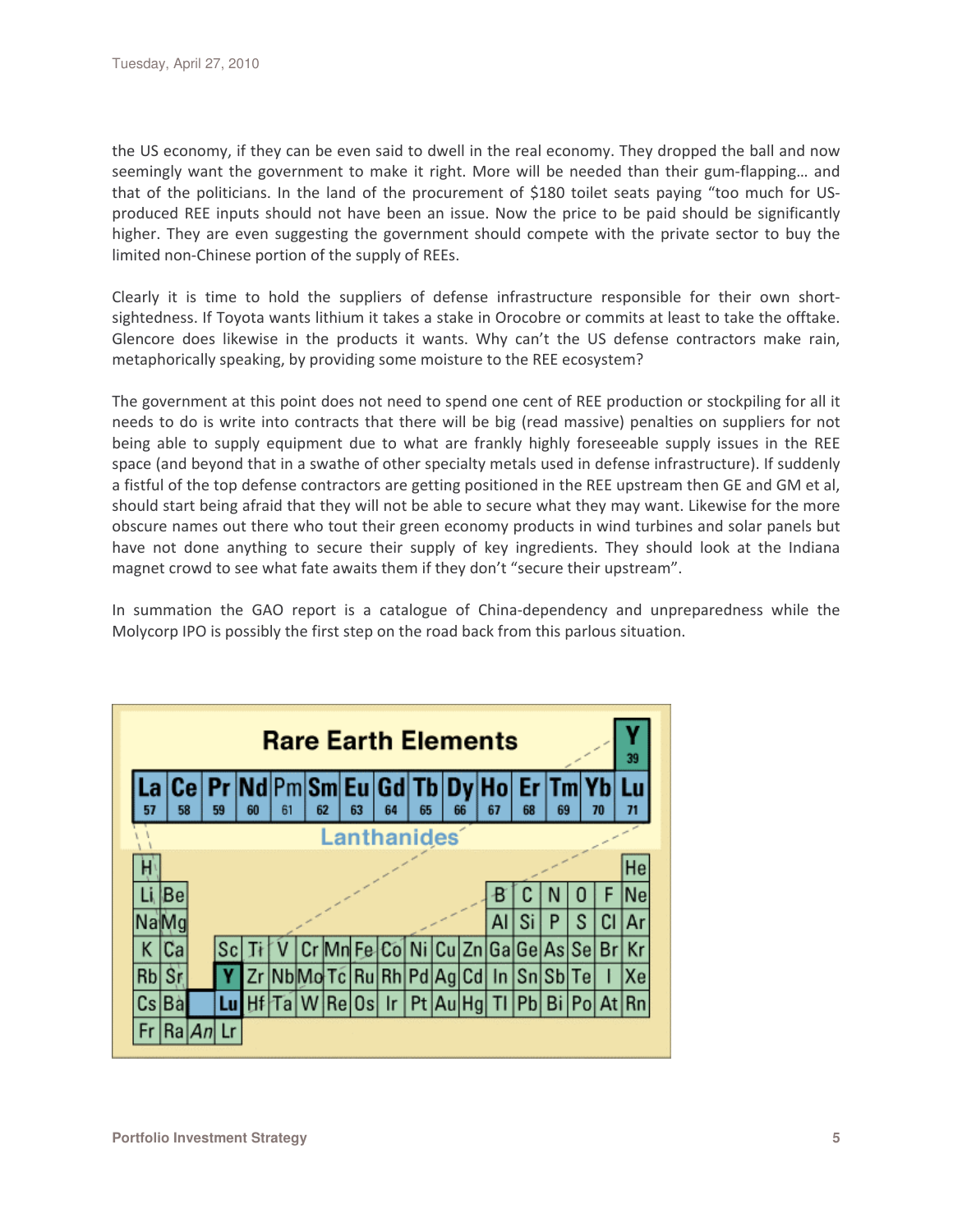Tuesday, April 27, 2010